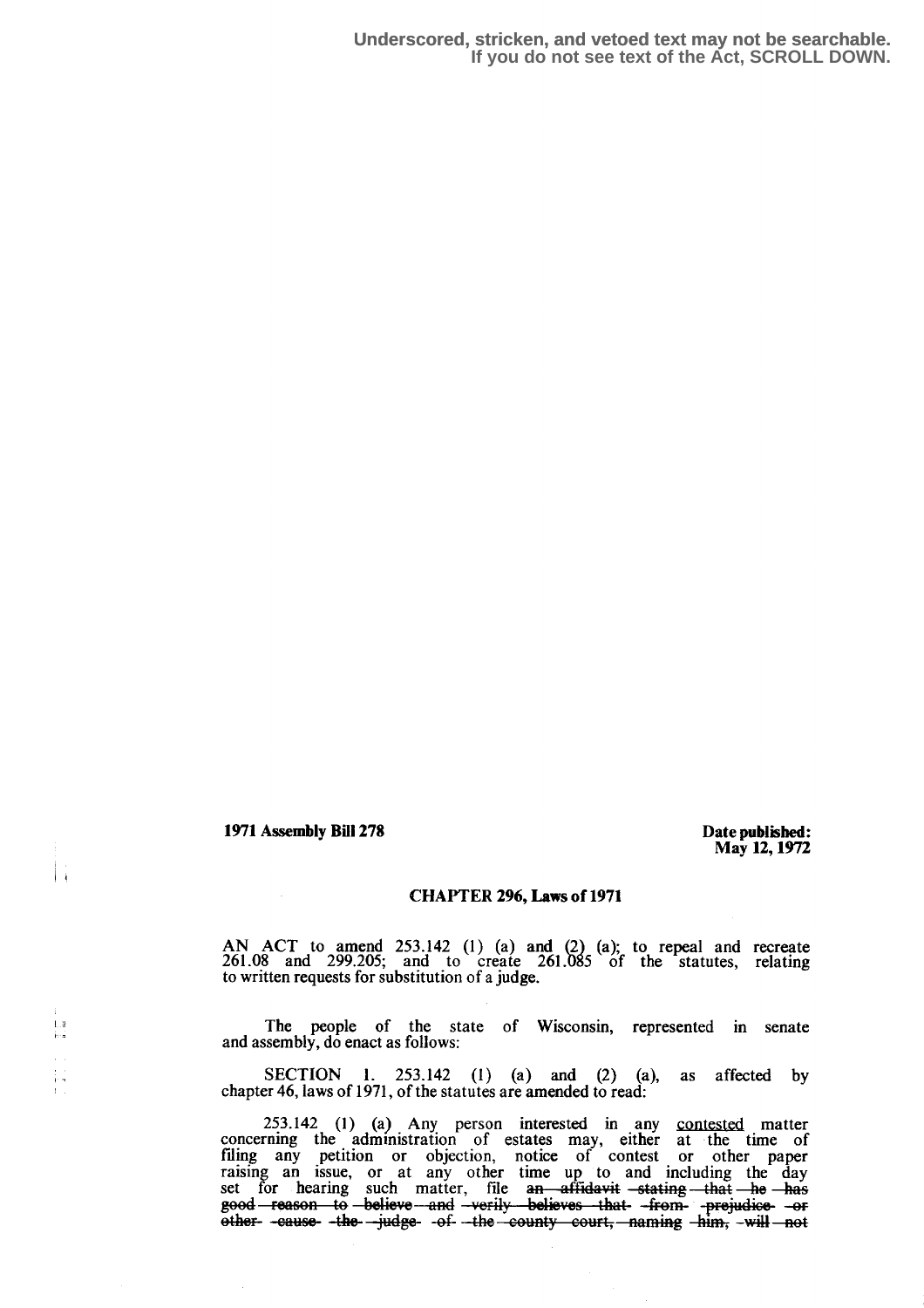## **Underscored, stricken, and vetoed text may not be searchable. If you do not see text of the Act, SCROLL DOWN.**

1151 CHAPTER 296

decide -imp  $\frac{1}{\text{mperti}}$  a written request for a substitution of a new judge. \_ The written \_ request shall specifically state the issue in the proceeding as to which the person requests the substitution of a<br>new judge. The judge shall thereupon be disqualified to act in<br>relation to that matter but after conclusion of the hearing he shall<br>continue with the adm regard to more than one judge in any contested matter. If a person wishes to file a written request for the substitution of a new judge for the entire proceeding, s. 261.08 shall apply.

(2) (a) In probate matters and in civil matters except those tried under small claims procedure and other actions to recover forfeitures, ss.  $261.085$  to  $261.11$  apply, except that upon the disualification of any county judge, the case shall be referred to the' clerk or, in probate matters in counties having a population of 500,000 or more, the register in probate, who shall request assignment of another judge pursuant to s. 251.182 to attend and hold court in such matter .

SECTION 2. 261.08 of the statutes, as affected by chapter 46, laws of 1971, is repealed and recreated to read:

261.08 SUBSTITUTION OF JUDGE. (1) Any party to a civil<br>estimate a preceding may file a unitary council with the slack of action or proceeding may file a written request with the clerk of courts for a substitution of a new judge for the judge assigned to the trial of the case. The written request shall be filed on or before the first day of the term of court at which the case is triable or within 10 days after the case is noticed for trial. Upon filing the written request, the filing party shall forthwith mail a copy thereof to all parties to the action and to the named judge.

> (2) After the written request bas been filed, the named judge shall have no further jurisdiction in the action or proceeding except to determine if the request is correct as to form and timely filed. If the request is correct as to form and timely filed, the named judge shall be disqualified and shall promptly request assignment of another judge pursuant to s. 251.182.

> (3) No party shall be entitled to file more than one such written request in any one action, nor may any single such request name more than one judge. For purposes of this subsection parties united in interest and pleading together shall be considered as a single party, but the consent of all such parties is not needed for the filing by one of such party of a written request.

SECTION 3. 261,085 of the statutes is created to read:

261.085 ASSIGNED JUDGE. In any case where another judge has been assigned under s. 251.182 to hear a particular action or proceeding, the clerk of circuit court shall forthwith notify all parties to the action or proceeding. If a written request for a substitution of a new judge is filed with regard to an assigned judge, it shall be filed within 7 days after notice of the assign-ment has been received . A copy of the written request shall be mailed forthwith to all parties and to the named judge.

SECTION 4. 299.205 of the statutes, as affected by chapter 46, laws of 1971, is repealed and recreated to read :

 $299.205$  SUBSTITUTION OF JUDGE. (1) Any party to an action or proceeding under this chapter may file a written request for a substitution of a new judge for the judge assigned to the trial of the case. The written request shall be filed on the return date of the summons or within 10 days after the case is noticed for trial. Upon filing the written request, the filing party shall forthwith mail a copy thereof to all parties to the action.

 $\mathbb{H}$